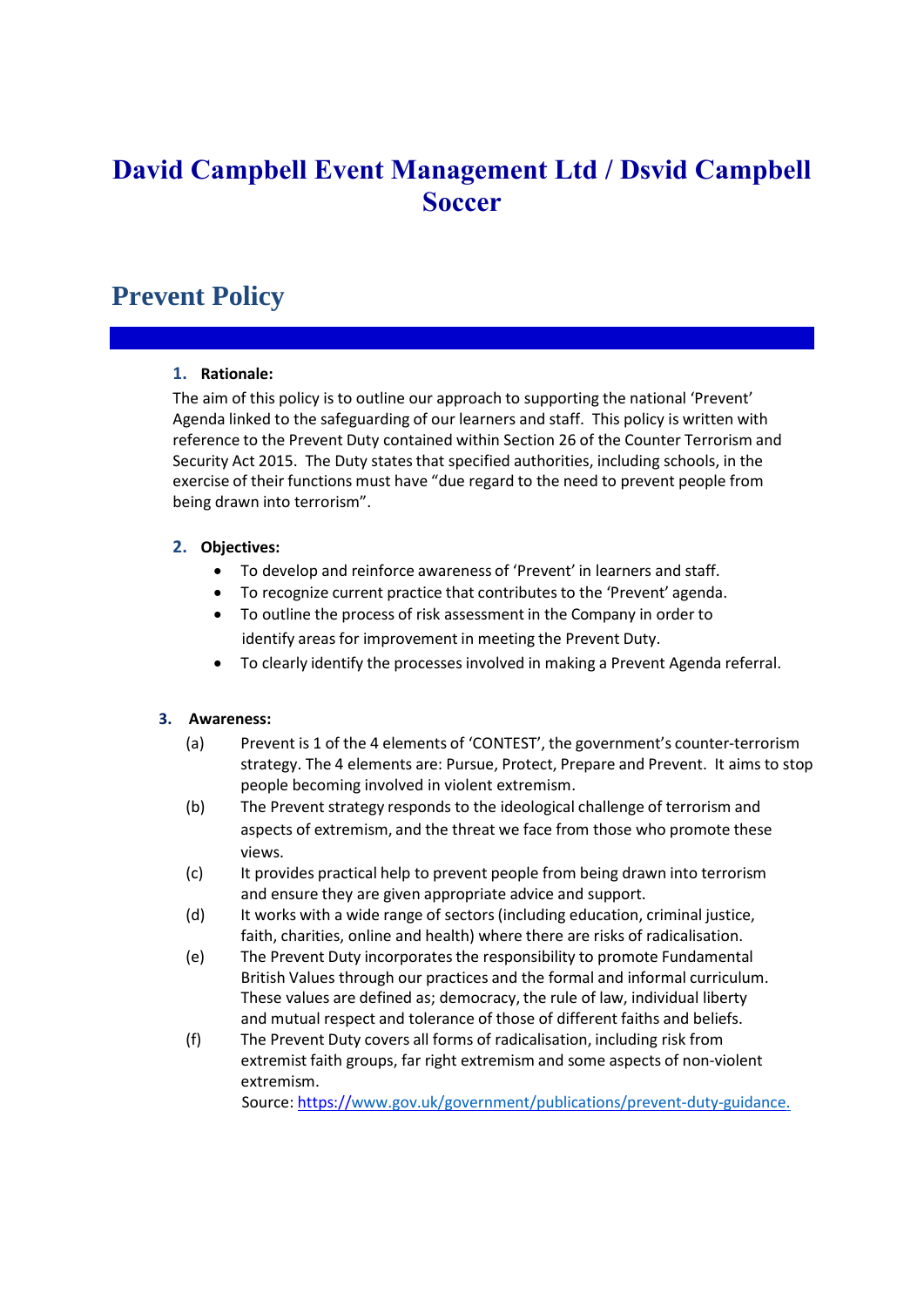### **4. Current practice which contributes to Prevent**

- (a) The Child Protection Policy, features reference to the Prevent agenda to ensure it is within the protective work we do to safeguard our learners, visitors and members of staff.
- (b) Training sessions on specific and wider Prevent Agenda issues maximize the opportunities for expert input to develop staff awareness.
- (c) Our work to promote Equality and Diversity and incorporate British Values, contributes to good community relations and reduces the risk of radicalisation.

## **5. Prevent Risk Assessment**

- (a) The Prevent Duty Guidance requires all relevant institutions to conduct a regularly reviewed Prevent Risk Assessment and associated Action Plan.
- (b) The Company's Risk Assessment will be constructed and reviewed by Senior Management drawing in commentary and responsibility for actions from other members of staff as appropriate.
- (c) A summary of the Risk Assessment and Action Plan will be reported annually to the Company Directors.
- (d) Activities and events which may pose a risk of radicalisation, including the presence of visiting speakers groups, will be risk assessed using the Company format.

## **6. Prevent Referrals**

- (a) A Prevent referral is a supportive activity which initially involves identification of any student or member of staff at risk of radicalisation.
- (b) A referral should be made via a member of the Safeguarding Team.

Date of Approval: January 2019

Next Review Date: January 2020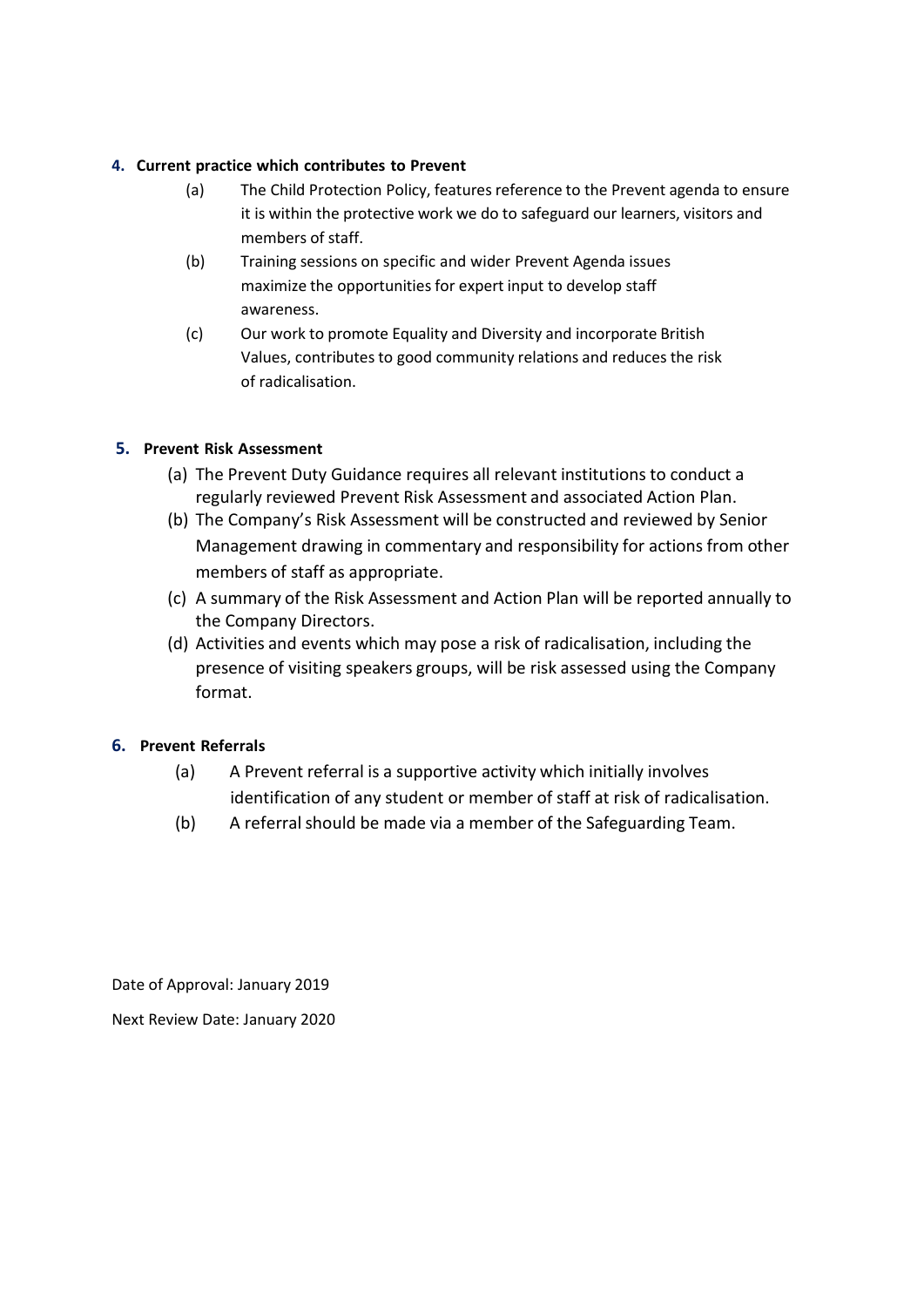## Appendix 1 -Glossary of terms from the Prevent Duty Guidance

'Having due regard' means that the authorities should place an appropriate amount of weight on the need to prevent people being drawn into terrorism when they consider all the other factors relevant to how they carry out their usual functions.

'Extremism' is defined in the 2011 Preventstrategy as vocal or active opposition to fundamental British values, including democracy, the rule of law, individual liberty and mutual respect and tolerance of different faiths and beliefs. We also include in our definition of extremism calls for the death of members of our armed forces, whether in this country or overseas.

'Interventions' are projects intended to divert people who are being drawn into terrorist activity. Interventions can include mentoring, counselling, theological support, encouraging civic engagement, developing support networks (family and peer structures) or providing mainstream services (education, employment, health, finance or housing).

'Non-violent extremism' is extremism, as defined above, which is not accompanied by violence.

'Prevention' in the context of this document means reducing or eliminating the risk of individuals becoming involved in terrorism. Preventincludes but is not confined to the identification and referral of those at risk of being drawn into terrorism into appropriate interventions. These interventions aim to divert vulnerable people from radicalisation.

'Radicalisation' refers to the process by which a person comes to support terrorism and extremist ideologies associated with terrorist groups.

'Safeguarding' is the process of protecting vulnerable people, whether from crime, other forms of abuse or (in the context of this document) from being drawn into terrorist-related activity.

The current UK definition of 'terrorism' is given in the Terrorism Act 2000 (TACT 2000). In summary this defines terrorism as an action that endangers or causes serious violence to a person/people; causes serious damage to property; or seriously interferes or disrupts an electronic system. The use or threat must be designed to influence the government or to intimidate the public and is made for the purpose of advancing a political, religious or ideological cause.

'Terrorist-related offences' are those (such as murder) which are not offences in terrorist legislation, but which are judged to be committed in relation to terrorism.